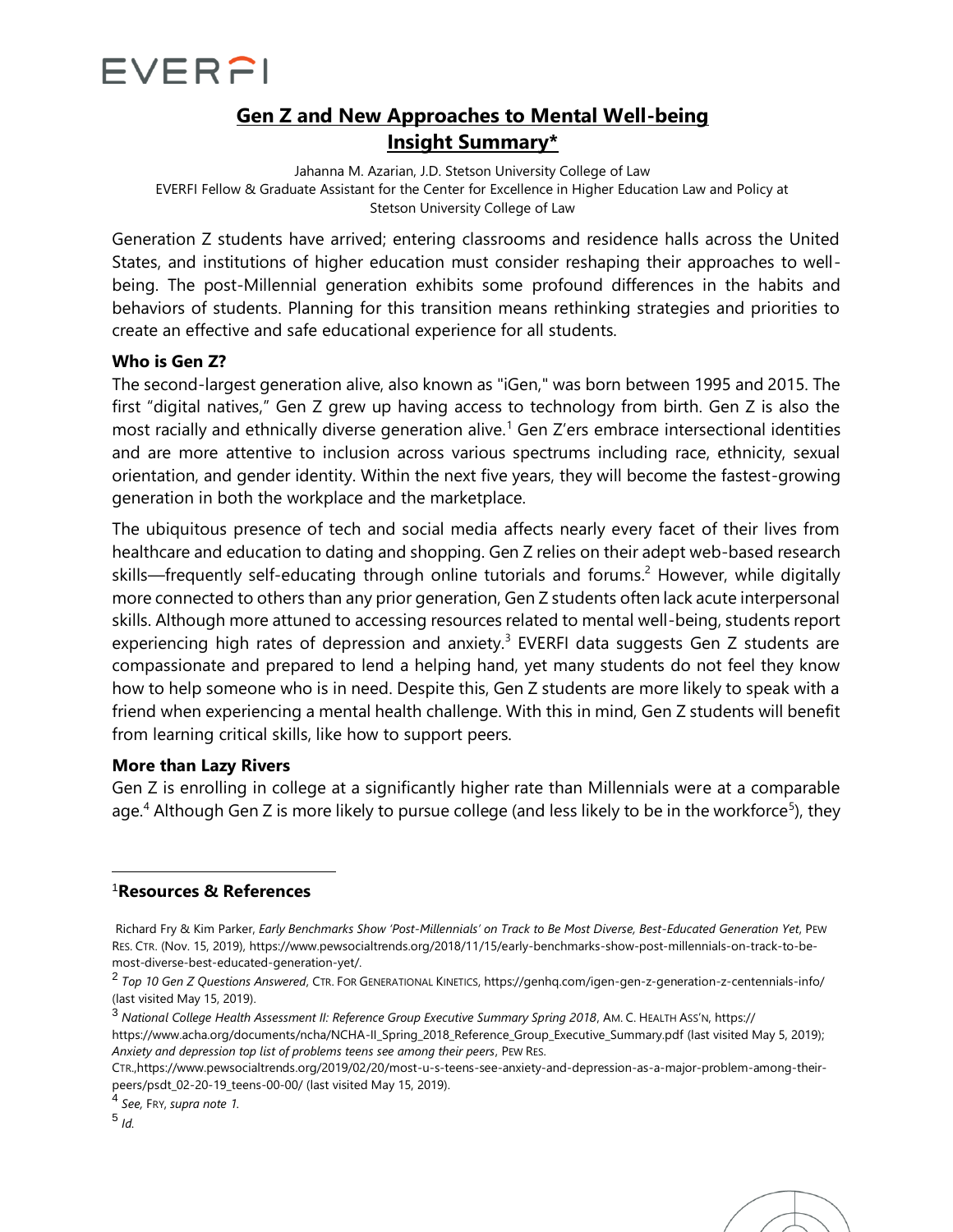worry about paying for higher education.<sup>6</sup> Like Millennials, this generation pays more attention to the financial cost of higher education.<sup>7</sup> Gen Z students grew up during the Great Recession and its aftermath. Consequently, they seek more value for the sticker price. For Gen Z students, value means less frills and more practical experience and support.

# **Well-being and the Law**

Mandatory mental wellness training is a burgeoning trend across the United States. States such as Texas, $8$  Ohio, $9$  Virginia, $10$  and West Virginia<sup>11</sup> have all passed legislation requiring wellness training for students. Still, the law tends to hyper-focus on suicidality; thus, training methods largely focus on reducing suicide attempts. Yet, Gen Z faces much broader issues. Seven percent of students report seriously considering suicide in the past year, whereas one in two students have felt overwhelming anxiety that has impacted their academics.<sup>12</sup> Many campuses are already experiencing the huge demand for access to counseling and other support services. Research and data suggest the need for more attention on topics such as loneliness, anxiety, depression, etc. Housing and food insecurity also require due consideration.

# **Consideration for Multicultural Communities**

Wellness challenges impact everyone regardless of culture, race, ethnicity, gender, or sexual orientation. Multicultural communities face different challenges to well-being.<sup>13</sup> These communities often have less access to health care and are less likely to seek treatment due to higher levels of stigma, language barriers, and a culturally insensitive health care system.<sup>14</sup> Disparities exist for the quality of and access to care.<sup>15</sup> When they do access care, many report experiencing racism, bias, homophobia, or discrimination in treatment settings. Multicultural communities have lower rates of health insurance and receive an inferior quality of care.<sup>16</sup>

While Gen Z is largely more diverse and inclusive, lesbian, gay, bisexual, transgender, queer, intersex, and asexual ("LGBTQIA") students still face barriers to wellness.<sup>17</sup> Social determinants affecting the health of LGBTQIA individuals are largely related to a history of systemic oppression and discrimination.<sup>18</sup> Transgender individuals report being denied care by mental health clinics

<sup>6</sup> Higher Education Research Institute, University of California at Los Angeles https://heri.ucla.edu/press-release/TFS-2016-Press-Release.pdf (last visited May 15, 2019).

<sup>7</sup> THE CHRONICLE OF HIGHER EDUCATION, *The New Generation of Students Executive Summary*. (last visited May 15, 2019).

<sup>8</sup> Tex. Educ. Code Ann. § 51.9194 (West 2015).

<sup>&</sup>lt;sup>9</sup> Ohio Rev. Code Ann. § 3345.37 (LexisNexis 2015).

<sup>10</sup> Va. Code Ann. § 23.1-802 (2017).

<sup>11</sup> W. Va. Code § 18B-1B-7 (2019).

<sup>12</sup> MENTAL HEALTH BY THE NUMBERS, https://www.nami.org/Learn-More/Mental-Health-By-the-Numbers. (last visited May 15, 2019).

<sup>13</sup> MULTICULTURAL MENTAL HEALTH FACTS, https://www.nami.org/NAMI/media/NAMI-Media/Infographics/MulticulturalMHFacts10-23- 15.pdf (last visited May 15, 2019); Lesbian, Gay, Bisexual, and Transgender Health, OFF. OF DISEASE PREVENTION AND HEALTH PROMOTION, https://www.healthypeople.gov/2020/topics-objectives/topic/lesbian-gay-bisexual-and-transgender-health (last visited May 15, 2019).

<sup>14</sup> *See,* MULTICULTURAL MENTAL HEALTH FACTS, *supra note 13.*

<sup>15</sup> *Id.*

<sup>16</sup> *Id.*

<sup>&</sup>lt;sup>17</sup> Jerome Hunt, Why Gay and Transgender Population Experiences Higher Rates of Substance Use, CTR. FOR AMERICAN PROGRESS (Mar. 9, 2012) https://cdn.americanprogress.org/wp-content/uploads/issues/2012/03/pdf/lgbt\_substance\_abuse.pdf; *Mental Health and the LGBTQ Community*, HUMAN RIGHTS CAMPAIGN FAMILY https://suicidepreventionlifeline.org/wp-

content/uploads/2017/07/LGBTQ\_MentalHealth\_OnePager.pdf (last visited May 15, 2019).

<sup>18</sup> *See,* LGB&T HEALTH, *supra note 13.*